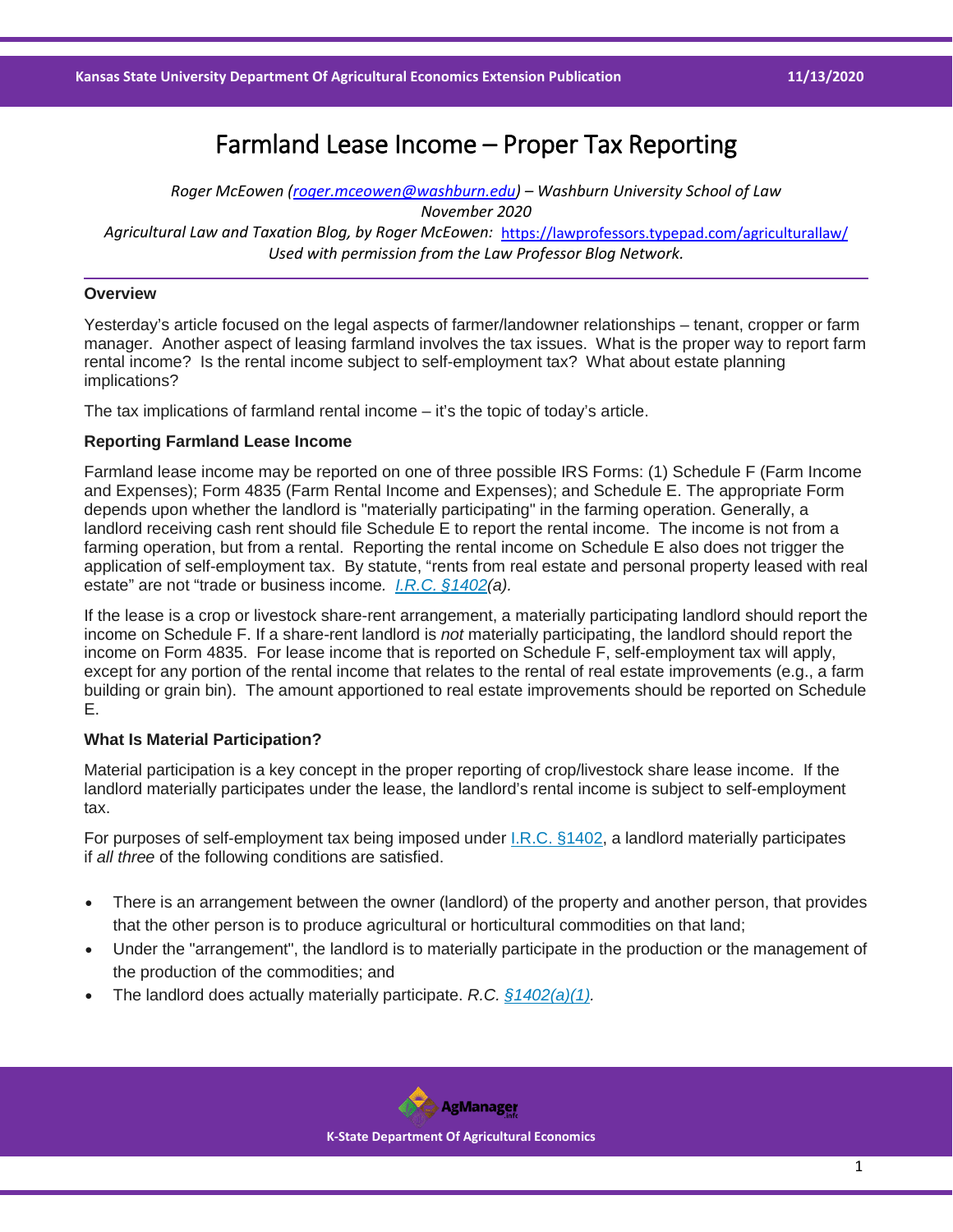A landlord also materially participates if the landlord satisfies *any one* of the four following tests:

**Test 1:** The landlord does any **three** of the following:

- Advance, pay, or stand good for at least half the direct cost of producing the crop;
- Furnish at least half the tools, equipment, and livestock used in producing the crop;
- Consult with your tenant; or
- Inspect the production activities periodically.

**Test 2:** The landlord regularly and frequently makes, or takes an important part in making, management decisions substantially contributing to or affecting the success of the enterprise.

**Test 3:** The landlord works 100 hours or more spread over a period of five weeks or more in activities connected with crop production.

**Test 4:** The landlord does things that, *considered in their total effect,* show that the landlord is materially and significantly involved in the production of the farm commodities.

In situations where a farmer either owns land outright or in in entity and cash leases the land to a farming entity in which the farmer materially participates, the rental income can be subject to self-employment tax unless the lease rate is set at fair market value and there is no connection between the lease and the farmer's employment agreement with the farming entity . *Martin v. Comr., 149 T.C. 293 (2017).* To bolster those points, the lease should be in writing and the labor provided to the farming entity should be under a written employment agreement calling for reasonable compensation.

While many farm landlords have only a verbal agreement with the tenant, clearly a written lease makes establishing the presence of material participation easier. While the presence of material participation causes the rental income to be subjected to self-employment tax, it also can be beneficial for other tax and non-tax reasons – including post-death estate planning purposes.

### **Cash Rent Income – Potential Drawbacks**

While cash rental income is not subject to self-employment tax, other tax implications should be considered, such as the following:

- The rental income is not treated as gross farm income for the exception to the estimated tax penalty. *R.C. §6654(i).*
- The income does *not* count for the special treatment of soil and water conservation expenditures under [I.R.C. 175.](https://casetext.com/statute/united-states-code/title-26-internal-revenue-code/subtitle-a-income-taxes/chapter-1-normal-taxes-and-surtaxes/subchapter-b-computation-of-taxable-income/part-vi-itemized-deductions-for-individuals-and-corporations/section-175-soil-and-water-conservation-expenditures-endangered-species-recovery-expenditures?ref=ArRBZs!KbbwiW)
- The income *will* count for the exclusion of cost-sharing payments under [I.R.C. 126.](https://casetext.com/statute/united-states-code/title-26-internal-revenue-code/subtitle-a-income-taxes/chapter-1-normal-taxes-and-surtaxes/subchapter-b-computation-of-taxable-income/part-iii-items-specifically-excluded-from-gross-income/section-126-certain-cost-sharing-payments?ref=ArRBZs!cduNMh)
- The income is also potentially subject to the passive loss limitations of [I.R.C. 469.](https://casetext.com/statute/united-states-code/title-26-internal-revenue-code/subtitle-a-income-taxes/chapter-1-normal-taxes-and-surtaxes/subchapter-e-accounting-periods-and-methods-of-accounting/part-ii-methods-of-accounting/subpart-c-taxable-year-for-which-deductions-taken/section-469-passive-activity-losses-and-credits-limited?ref=ArRBZs!6U1o3U)
- The income *won't* count for purposes of expense method depreciation under [I.R.C. 179.](https://casetext.com/statute/united-states-code/title-26-internal-revenue-code/subtitle-a-income-taxes/chapter-1-normal-taxes-and-surtaxes/subchapter-b-computation-of-taxable-income/part-vi-itemized-deductions-for-individuals-and-corporations/section-179-election-to-expense-certain-depreciable-business-assets?ref=ArRBZs!zF1Jb3)
- With a very minor exception, farmland subject to an election under [I.R.C. 2032A](https://casetext.com/statute/united-states-code/title-26-internal-revenue-code/subtitle-b-estate-and-gift-taxes/chapter-11-estate-tax/subchapter-a-estates-of-citizens-or-residents/part-iii-gross-estate/section-2032a-valuation-of-certain-farm-etc-real-property?ref=ArRBZs!9T_8Qv) cannot be cash rented during the ten-year period following the date of the decedent's death.
- For a retired farm landlord under age 65 receiving Social Security benefits, cash rental income won't diminish the payments.

**AgManager** 

 **K-State Department Of Agricultural Economics**